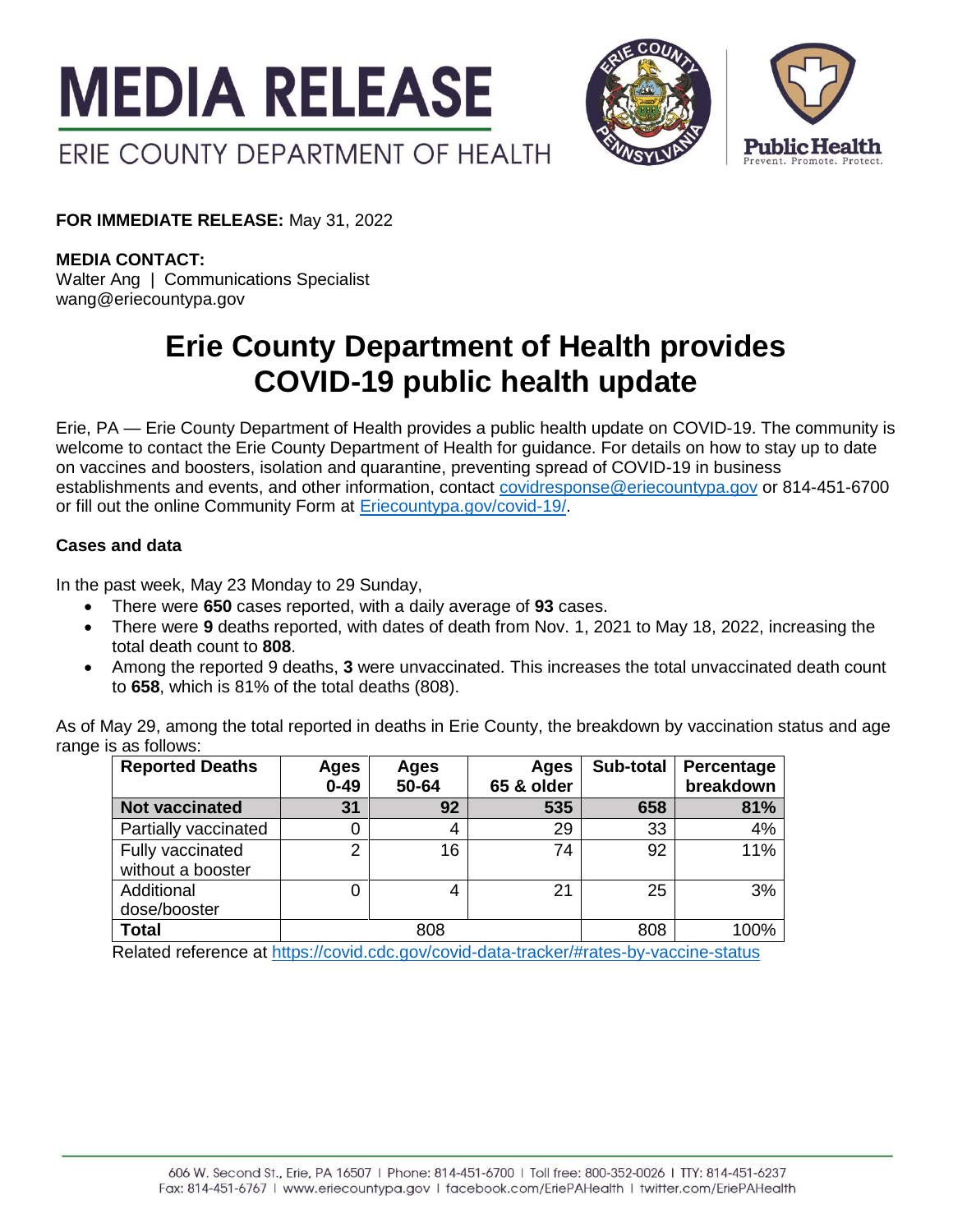| $\overline{\phantom{a}}$ | <b>Deaths</b> |                |      |              |
|--------------------------|---------------|----------------|------|--------------|
| Age range                | 2020          | 2021           | 2022 | <b>Total</b> |
| $0 - 19$                 | 0             |                | 0    |              |
| 20-29                    | 0             | 3              | 2    | 5            |
| 30-39                    | 2             | 5              | 3    | 10           |
| 40-49                    | Ω             | 14             | 3    | 17           |
| 50-59                    | 8             | 35             | 12   | 55           |
| 60-69                    | 29            | 84             | 21   | 134          |
| 70-79                    | 78            | 108            | 25   | 211          |
| 80-89                    | 125           | 84             | 42   | 234          |
| 90-99                    | 79            | 40             | 17   | 136          |
| 100-109                  | 3             | $\overline{2}$ | 0    | 5            |
| Sub-total                | 324           | 376            | 108  | 808          |
| Total                    |               | 808            |      |              |

As of May 29, the age breakdown of reported deaths is as follows:

The number of persons vaccinated from May 23 to 29 was **237**. This increases the total number of persons vaccinated to **182,667** with the following breakdown:

|                         | Number of | Of eligible | Of total   |
|-------------------------|-----------|-------------|------------|
|                         | persons   | population  | population |
| Partially vaccinated    | 23,544    | $9.2\%$     | 8.7%       |
| Fully vaccinated        | 159,123   | 62.5%       | 59.0%      |
| Received first booster  | 80,538    | 31.5%       | 29.8%      |
| Received second booster | 13,589    | 5.0%        | 4.7%       |

As of May 29, the vaccination breakdown in Erie County by age range is as follows:

| Years old  | Percentage up to  | Percentage       | Percentage           |
|------------|-------------------|------------------|----------------------|
|            | date with booster | vaccinated fully | vaccinated partially |
| $5 - 9$    | 0.0%              | 24.5%            | 2.8%                 |
| $10 - 19$  | 10.4%             | 44.4%            | 5.8%                 |
| $20 - 29$  | 16.1%             | 54.2%            | 11.2%                |
| 30-39      | 22.4%             | 57.9%            | 10.5%                |
| 40-49      | 28.9%             | 62.9%            | 9.3%                 |
| 50-59      | 38.7%             | 71.3%            | 8.8%                 |
| 60-69      | 54.8%             | 79.4%            | 9.4%                 |
| 70 & older | 64.5%             | 84.7%            | 13.0%                |

Information on cases and deaths in Erie County and other data such as reports on vaccination demographics can be found at the Erie County Government website [https://eriecountypa.gov/covid-19/positive-cases-in-erie](https://eriecountypa.gov/covid-19/positive-cases-in-erie-county/)[county/.](https://eriecountypa.gov/covid-19/positive-cases-in-erie-county/) Latest recommendations and related data is also available at the websites of

- Pennsylvania Department of Health [health.pa.gov/topics/disease/coronavirus/Pages/Cases.aspx](https://health.pa.gov/topics/disease/coronavirus/Pages/Cases.aspx)
- Centers for Disease Control and Prevention (CDC) [covid.cdc.gov/covid-data-tracker/#county-view](https://covid.cdc.gov/covid-data-tracker/#county-view)